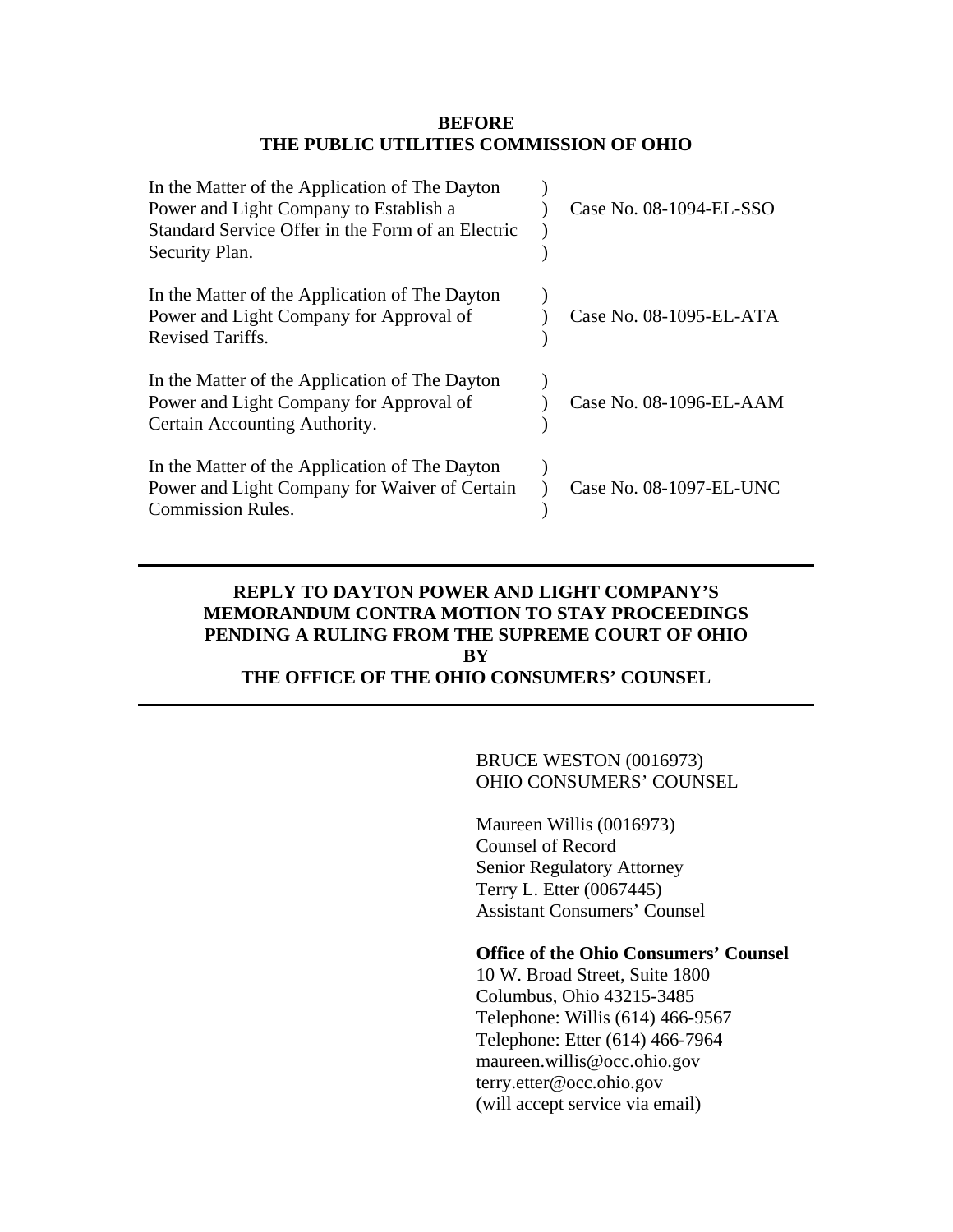# **TABLE OF CONTENTS**

| $\mathbf{I}$ . |    |    |                                                                    |
|----------------|----|----|--------------------------------------------------------------------|
| II.            |    |    |                                                                    |
|                | A. |    |                                                                    |
|                | B. |    |                                                                    |
|                |    | 1. | DP&L unreasonably relies upon the PUCO proceeding as evidence      |
|                |    | 2. | DP&L unreasonably argues that OCC will not suffer irreparable      |
|                |    | 3. | A stay would further the public interest, and any arguments to the |
|                |    | 4. | DP&L unreasonably argues that a stay would cause it irreparable    |
| III.           |    |    |                                                                    |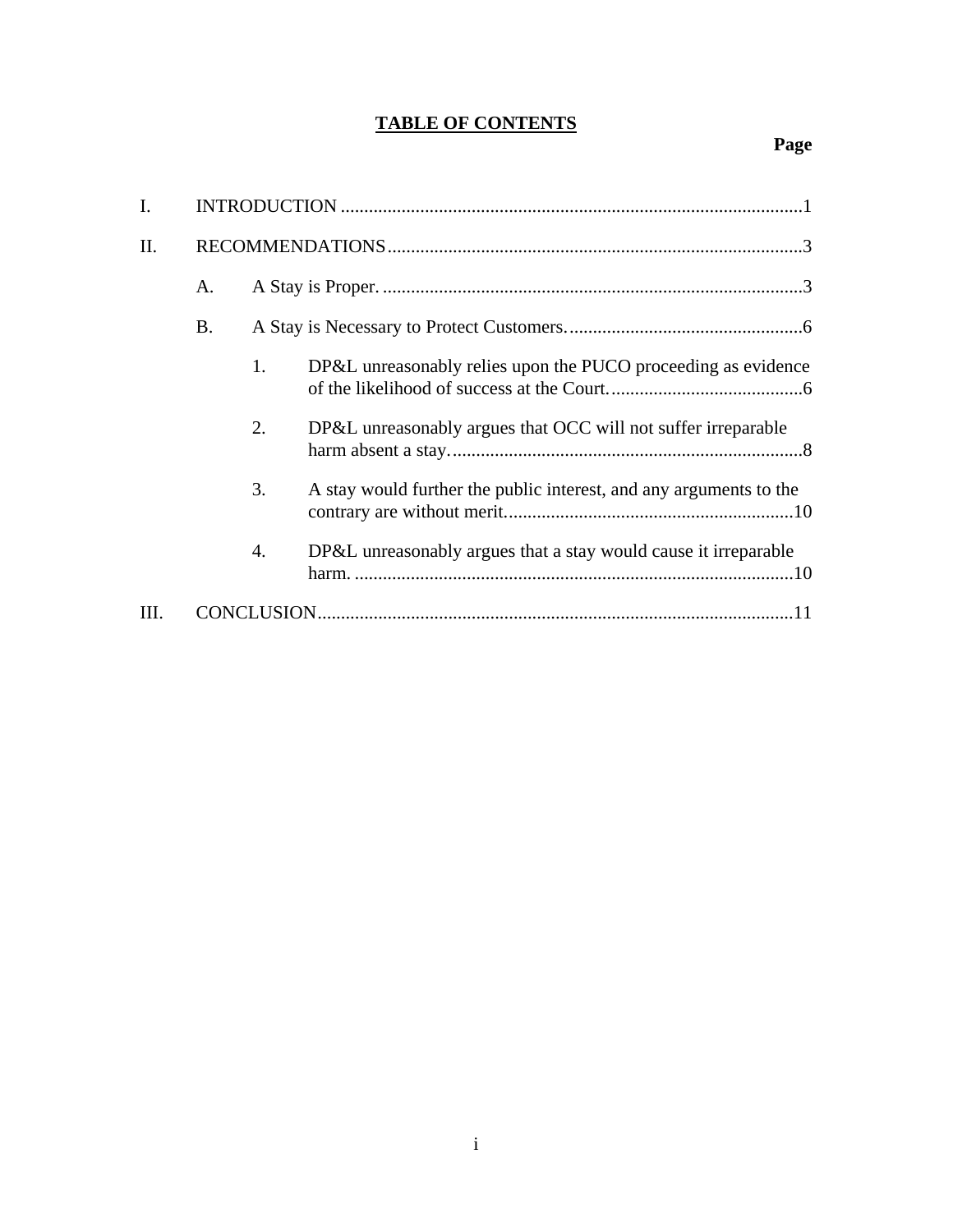#### **BEFORE THE PUBLIC UTILITIES COMMISSION OF OHIO**

| In the Matter of the Application of The Dayton<br>Power and Light Company to Establish a<br>Standard Service Offer in the Form of an Electric<br>Security Plan. | Case No. 08-1094-EL-SSO |
|-----------------------------------------------------------------------------------------------------------------------------------------------------------------|-------------------------|
| In the Matter of the Application of The Dayton<br>Power and Light Company for Approval of<br>Revised Tariffs.                                                   | Case No. 08-1095-EL-ATA |
| In the Matter of the Application of The Dayton<br>Power and Light Company for Approval of<br>Certain Accounting Authority.                                      | Case No. 08-1096-EL-AAM |
| In the Matter of the Application of The Dayton<br>Power and Light Company for Waiver of Certain<br><b>Commission Rules.</b>                                     | Case No. 08-1097-EL-UNC |

# **REPLY TO DAYTON POWER AND LIGHT COMPANY'S MEMORANDUM CONTRA MOTION TO STAY PROCEEDINGS PENDING A RULING FROM THE SUPREME COURT OF OHIO BY THE OFFICE OF THE OHIO CONSUMERS' COUNSEL**

# **I. INTRODUCTION**

<u>.</u>

Staying these proceedings is necessary to protect the 456,282 residential

customers of Dayton Power and Light Company ("DP&L" or "Utility") from continuing

to pay \$73 million per year in stability charges that are unlawful transition charges. The

stay should remain until a decision is issued by the Supreme Court of Ohio regarding the

lawfulness of this latest DP&L stability charge.

The \$73 million stability charge is virtually *identical* to the \$285 million stability

charge that just last summer the Court ruled was unlawful.<sup>1</sup> Specifically, through

<sup>1</sup>  *In re Application of Columbus S. Power Co.*, 147 Ohio St.3d 439, 2016-Ohio-1608, 67 N.E.3d 734.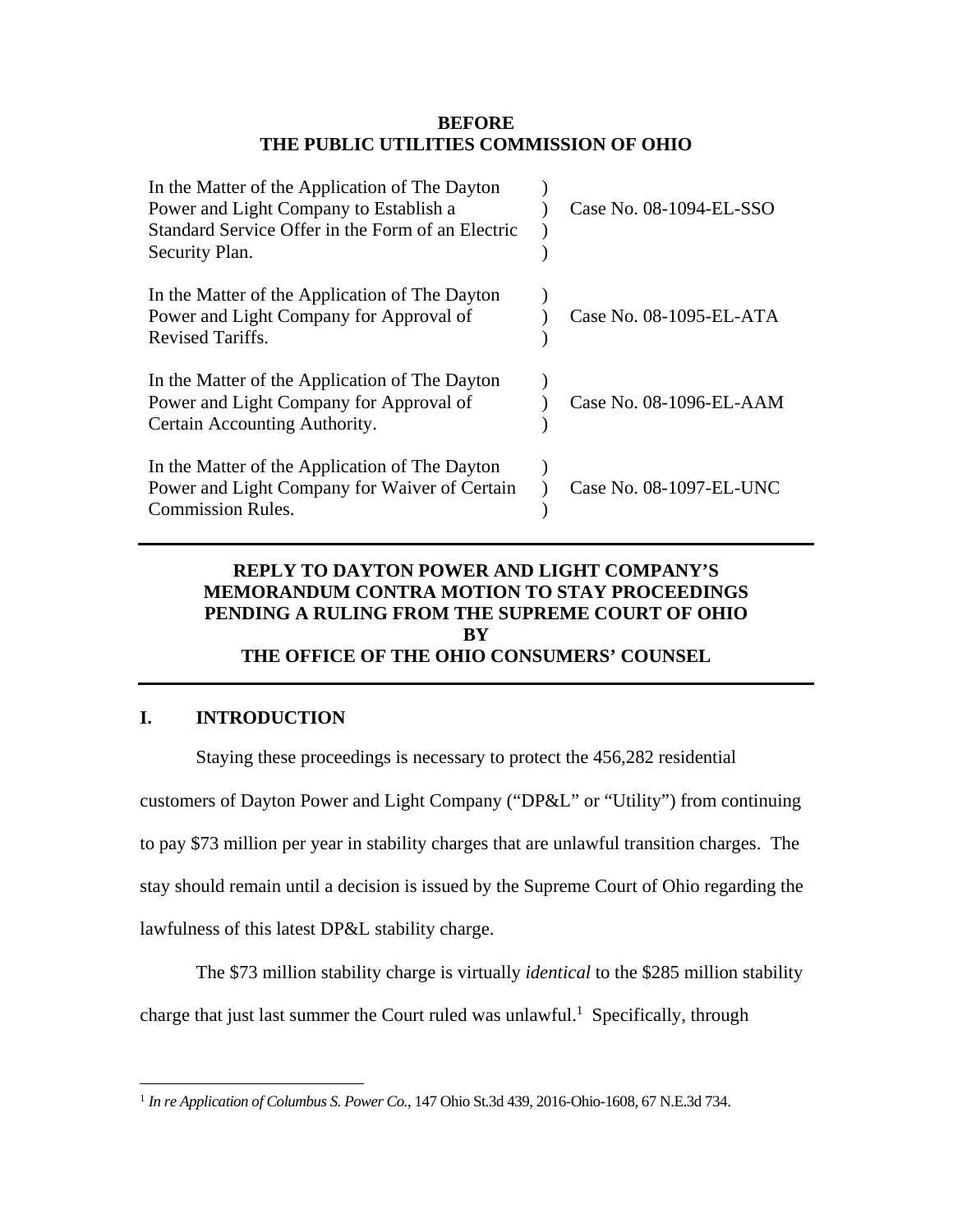DP&L's electric security plan ("ESP") approved by the Public Utilities Commission of Ohio ("PUCO") in Case No. 12-426-EL-SSO, et al., DP&L collected approximately \$285 million from customers in the Dayton area through a so-called stability charge ("Rider SSR"). The Court, however, found the so-called stability charge (Rider SSR) to constitute unlawful transition charges*.* 2 Unfortunately for the 456,282 residential customers paying those unlawful transition charges, the unlawful charges were not returned to customers.<sup>3</sup>

Given the striking similarities to Rider SSR that the Court has deemed unlawful, OCC appealed the PUCO's decision to allow DP&L to re-implement another stability charge from its first ESP, called the Rate Stabilization Charge ("RSC"). OCC reasonably anticipates that the Court will issue a consistent ruling and find that DP&L's current iteration of a stability charge (RSC) is, like the previous stability charge, an unlawful transition charge. A stay is particularly important in the instant case given that the stability charge was implemented in response to the Supreme Court ruling striking down Rider SSR, circumventing the Court's ruling.

 The PUCO need merely exercise its well-established authority over managing its docket and stay these proceedings. Not doing so runs the substantial risk of an "unfair outcome" to consumers and a "windfall" to the Utility – where customers pay charges, later determined unlawful, that likely cannot be refunded to customers, unless the Court

<sup>2</sup>  *In re: Application of Dayton Power & Light Co.,* 147 Ohio St.3d 166, 2016-Ohio-3490, 62 N.E.3d 179.

<sup>&</sup>lt;sup>3</sup> Parties have appealed the PUCO's failure to refund payments made under the stability charge in S.Ct. Case No. 2017-241.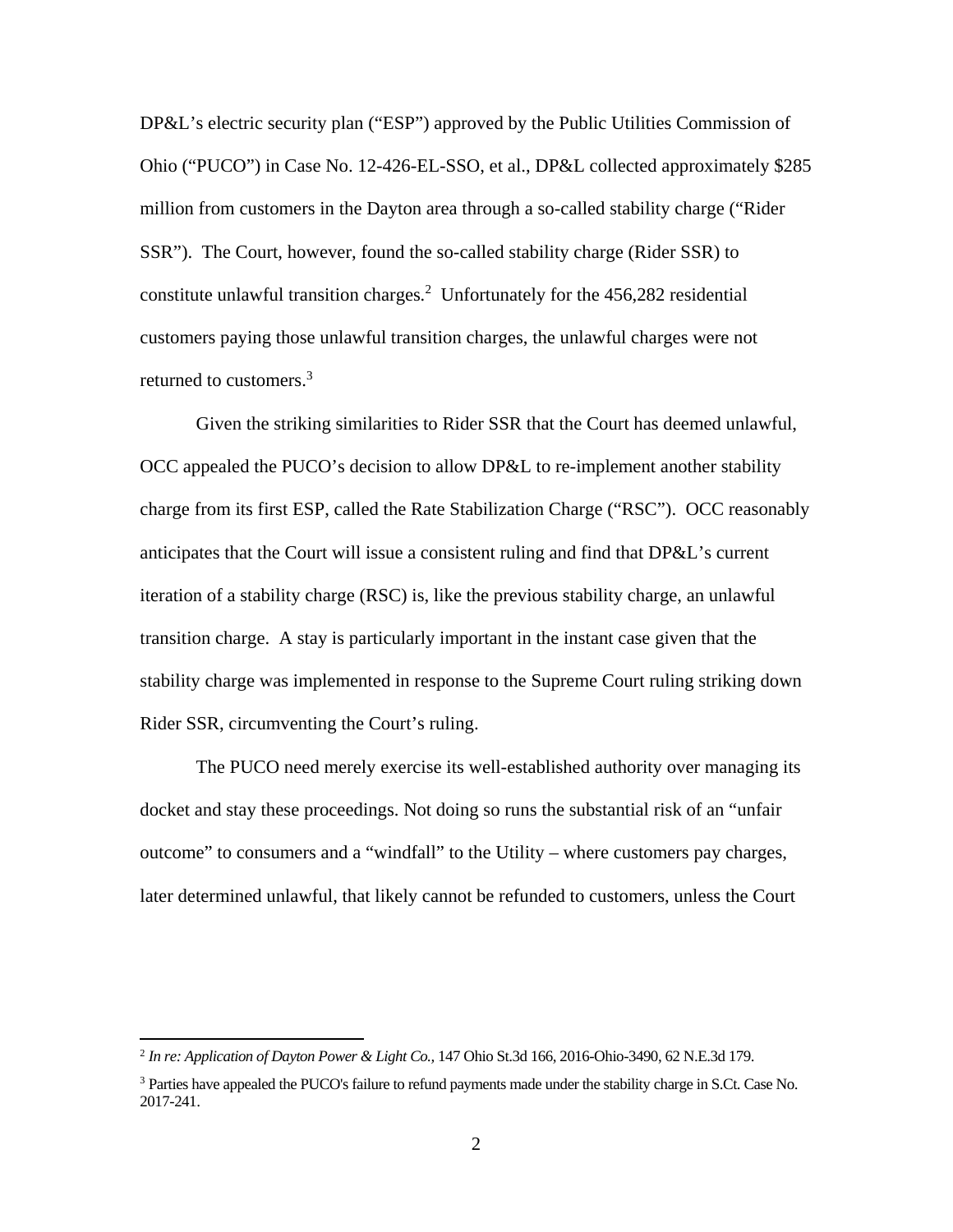overrules *Keco*.<sup>4</sup> To protect the public interest and avoid irreparable harm, these proceedings should be stayed.

## **II. RECOMMENDATIONS**

#### **A. A Stay is Proper.**

Contrary to  $DP&L$ 's assertions,<sup>5</sup> the PUCO does have jurisdiction and authority to stay its proceedings pending the outcome of the Supreme Court appeals. The PUCO's authority to act to protect customers can be found under various statutes and case precedent.<sup>6</sup>

Additionally, the PUCO may exercise its discretionary power under Title 49 of the Revised Code to protect customers. It is well settled that the PUCO enjoys broad discretion in managing its docket.<sup>7</sup> As part of this broad discretion, the PUCO has the power to stay its proceedings where necessary to safeguard the public interest against paying unjust or unreasonable charges.8

DP&L argues that, pursuant to R.C. 4903.16, a stay can only be requested from the Supreme Court of Ohio after a party has filed a notice of appeal.<sup>9</sup> DP&L's Memo Contra, however, has no citation to PUCO rules that limit stays to those sought under

<sup>4</sup>  *In re: Columbus S. Power Co.*, 138 Ohio St. 3d 448 (2014); see also *In re: Columbus S. Power Co.*, 128 Ohio St. 3d 512 (2011).

<sup>5</sup> DP&L Memo Contra at 1.

<sup>6</sup> *See, e.g.*, *In re Columbus & Southern Ohio Electric Co*., Case No. 83-1058-EL-AIR, Entry (November 17, 1982); *In re Commission's Review of Columbus Southern Power Company's and Ohio Power Company's Independent Transmission Plan*, Case No. 02-1586-EL-CSS, Entry (February 20, 2003); *Cinnamon Lake Utilities Co. v. Pub. Util. Comm*., 42 Ohio St. 2d 259 (1975) (Ohio Supreme Court noted that R.C. 4909.16 exists to protect the public interest as well as the interests of the public utility).

<sup>7</sup>  *In re Application of Columbus S. Power Co.*, 129 Ohio St.3d 46, 2011-Ohio-2383, ¶ 34, citing *Toledo Coalition for Safe Energy v. Pub. Util. Comm.*, 69 Ohio St.2d 559, 560 (1982); see also R.C. 4901.13.

<sup>8</sup> R.C. 4905.22.

<sup>9</sup> DP&L Memo Contra at 1-2, 4-6.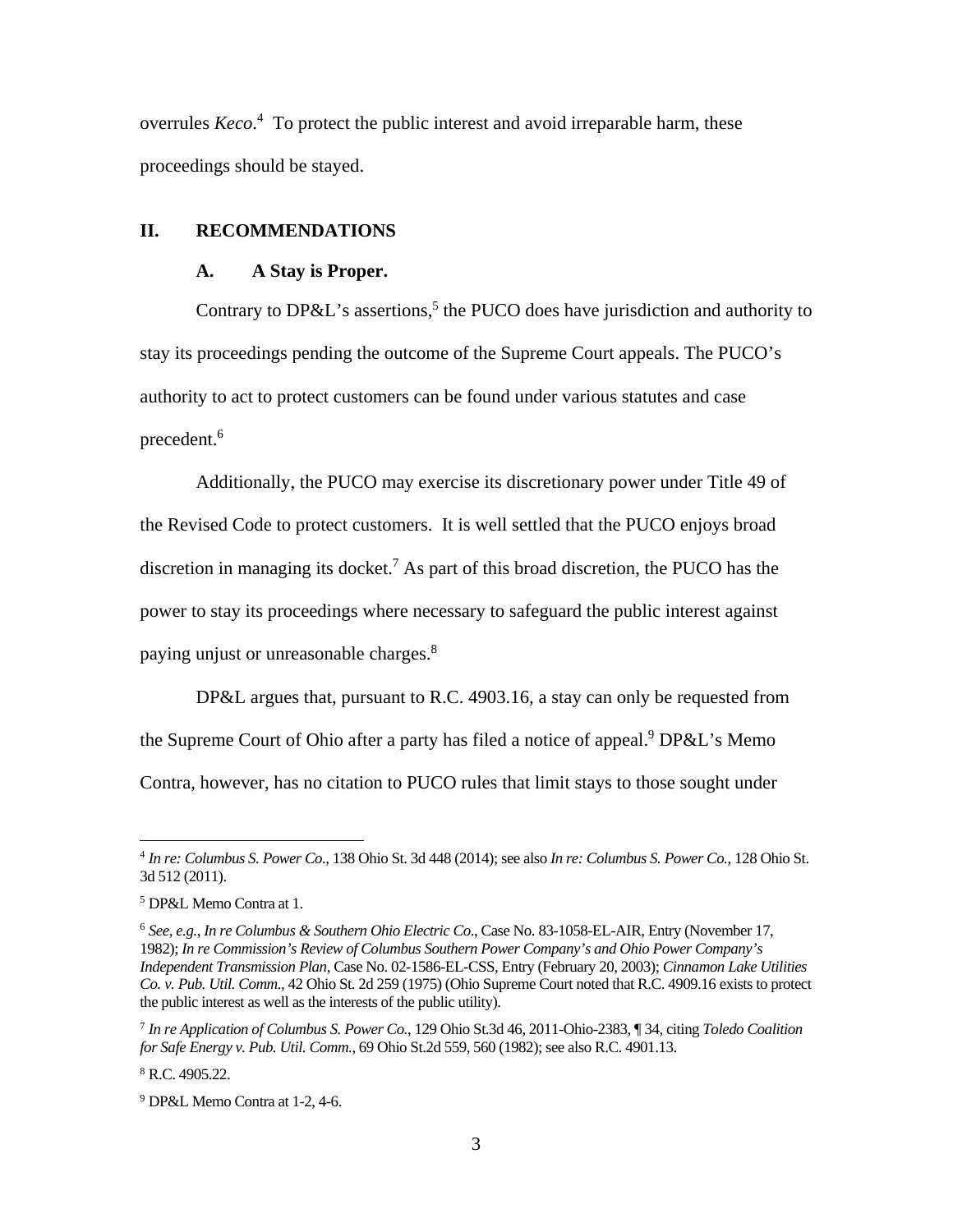R.C. 4903.16 after an appeal has been filed. The opportunity for a stay is not exclusively available at the Supreme Court of Ohio.

The PUCO has specifically recognized the ability of parties in PUCO proceedings to request stays and has asserted jurisdiction over such stay requests.<sup>10</sup> The PUCO has granted requests for a stay pending the results of an appeal. In *In re COI of Ameritech Relative to Minimum Telephone Service Standards*, Case No. 99-938-TP-COI, the PUCO granted Ameritech's June 26, 2002, motion to stay portions of the June 20, 2002 Entry on Rehearing.<sup>11</sup> Ameritech contended that it would challenge the marketing provisions of the PUCO's orders on appeal and believed that it was inappropriate to begin the process of changing current practices until its concerns were addressed through judicial review.12 The PUCO ordered that the marketing provisions would not become effective until the completion of Ameritech's appeal.<sup>13</sup>

The PUCO should take similar action in this proceeding pending judicial review. This would allow OCC's legal challenges to be addressed through judicial review before DP&L collects additional monies (millions of dollars) from its customers that DP&L will later argue cannot be refunded if OCC's legal challenges are successful.

The PUCO has also stayed proceedings on its own volition under circumstances where additional review was contemplated. In *In re Commission's Review of Columbus Southern Power Company's and Ohio Power Company's Independent Transmission* 

<sup>10</sup> *See In the Matter of the Commission's Investigation Into the Modification of Intrastate Access Charges*, Case No. 00-127-TP-COI, Entry on Rehearing at 5-6 (February 20, 2003) ("Access Charge Decision").

<sup>11</sup> *In re COI of Ameritech Relative to Minimum Telephone Service Standards*, Case No. 99-938-TP-COI, Entry at ¶11 (July 18, 2002).

<sup>12</sup> *Id.* at ¶4.

<sup>13</sup> *Id. at* ¶11.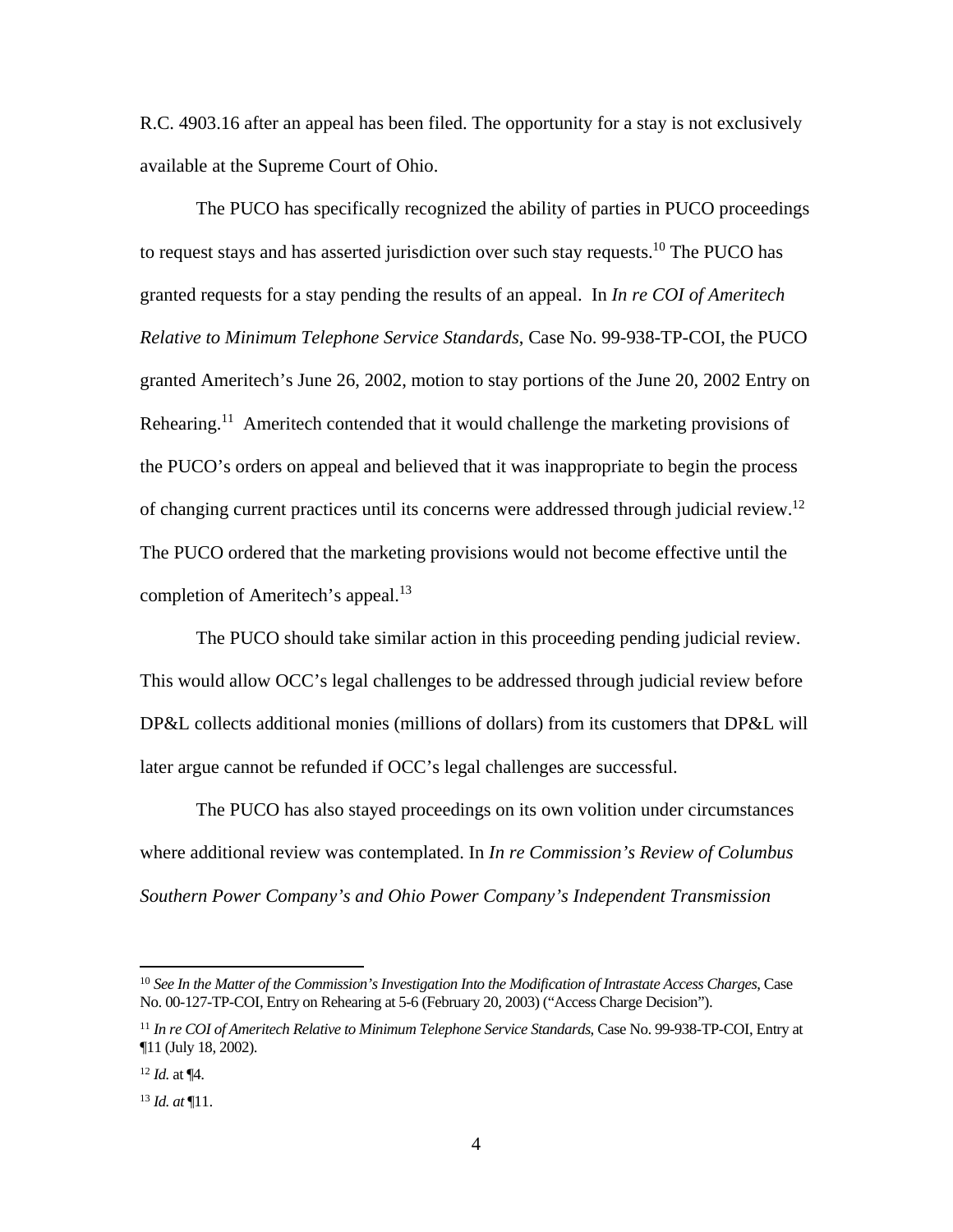*Plan*, Case Nos. 02-1586-EL-CSS, et al., the PUCO implemented a stay pending a ruling from the Federal Energy Regulatory Commission ("FERC").<sup>14</sup> In that case, the PUCO stated: "The Commission recognizes through its participation in several FERC dockets that there remains many unresolved issues \* \* \*. Therefore, we believe that all further activity, including discovery, \* \* \* should be stayed until more clarity is achieved regarding matters pending at FERC and elsewhere."15 There are equally compelling reasons for the PUCO to grant a stay in this proceeding.

Further, the PUCO has adopted the recognized four-factor test governing a stay that was supported by Justice Douglas in his dissenting opinion in *MCI Telecommunications Corp. v. Pub. Util. Comm.*, 31 Ohio St.3d 604 (1987).16 The PUCO stated that the standard has been deemed appropriate by courts when determining whether to stay an administrative order pending judicial review.17 The criteria of the four-factor test include:

- (a) Whether there has been a strong showing that movant is likely to prevail on the merits;
- (b) Whether the party seeking the stay has shown that it would suffer irreparable harm absent the stay;
- (c) Where the public interest lies; and
- (d) Whether the stay would cause substantial harm to other parties.18

 $\overline{a}$ 

18 *Id.*

<sup>14</sup> *In re Commission's Review of Columbus Southern Power Company's and Ohio Power Company's Independent Transmission Plan*, Case Nos. 02-1586-EL-CSS, et al., Entry at ¶9 (Feb. 20, 2003).

<sup>15</sup> *Id.* 

<sup>16</sup> Access Charge Decision at 5*.*

<sup>17</sup>*Id*.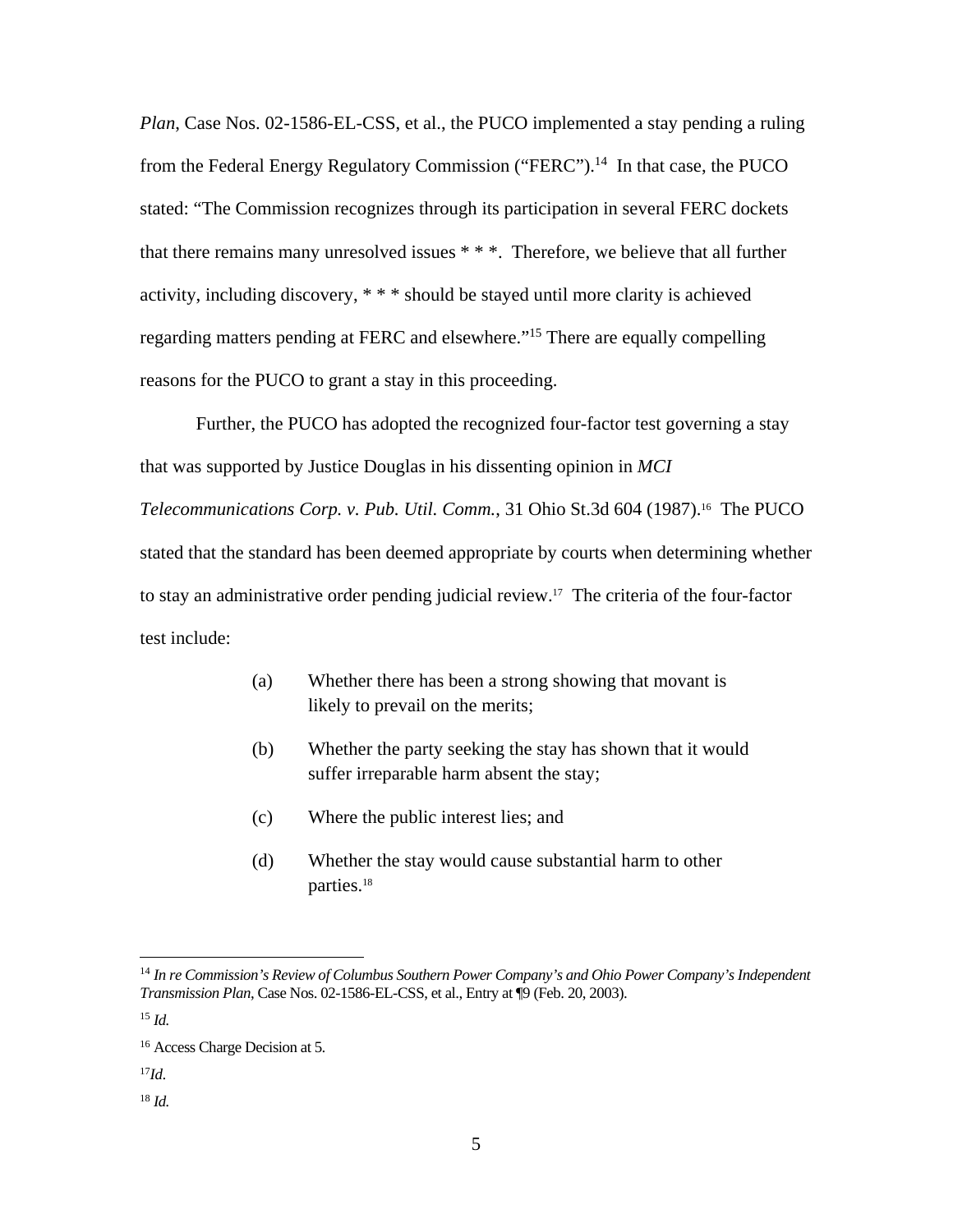As discussed in its motion and again below, OCC satisfies the four-part test to warrant a stay.

In its memorandum contra, DP&L appears to confuse modifying a PUCO order and staying a PUCO order when it incorrectly asserts that OCC is asking the PUCO to modify its prior order.<sup>19</sup> OCC is not. Rather, OCC is requesting that the PUCO stay the proceeding until the Supreme Court of Ohio issues a decision regarding the lawfulness of DP&L's stability charge that results in customers continuing to pay approximately \$73 million per year in subsidies to DP&L.

DP&L also incorrectly argues that a stay conflicts with R.C. 4903.15. As noted by DP&L, R.C. 4903.15 explicitly affords the PUCO with the discretion to specify a different time when an order (or charge contained therein) will become effective: "Unless a different time is specified therein or by law."20

#### **B. A Stay is Necessary to Protect Customers.**

As explained previously in its Motion for a Stay, OCC satisfies the four-factor test for issuing a stay.

# **1. DP&L unreasonably relies upon the PUCO proceeding as evidence of the likelihood of success at the Court.**

DP&L recites the PUCO order as evidence of the likelihood of success that OCC will have at the Court.<sup>21</sup> DP&L's success at the PUCO, however, does not necessarily translate into success before the Supreme Court of Ohio where an appeal currently is pending.

<sup>19</sup> DP&L Memo Contra at 1, 3-4.

<sup>&</sup>lt;sup>20</sup> R.C. 4903.15.

<sup>21</sup> DP&L Memo Contra at 6-.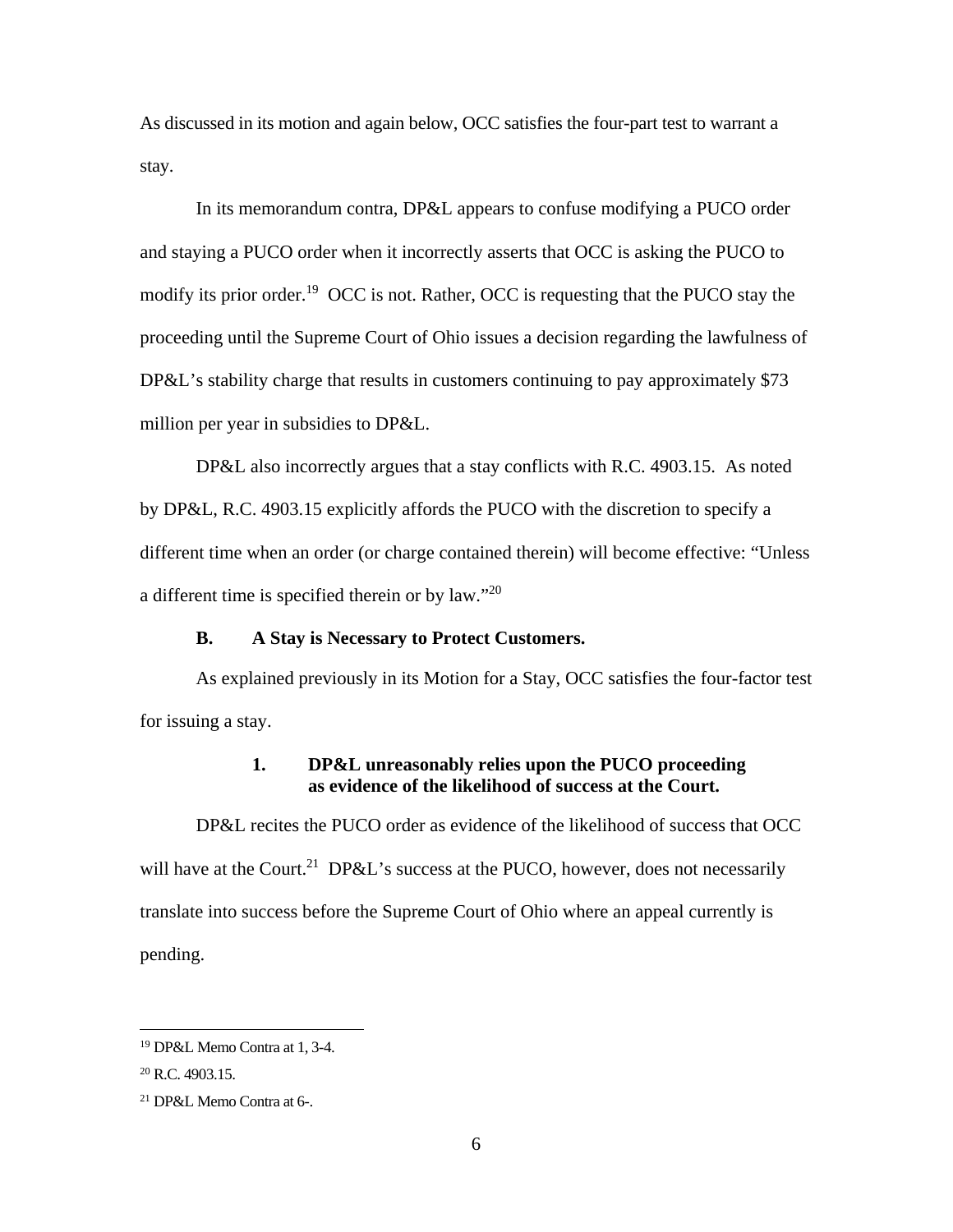It is unreasonable for DP&L to gauge the likelihood of its success on what has transpired at the PUCO in this proceeding, particularly in light of the recent DP&L decision where the Court struck down DP&L's so called "stability" charge on June 20,  $2016.<sup>22</sup>$  Taken to its extreme, DP&L's arguments would mean that no stay of a PUCO case could ever be granted because the PUCO Order is controlling with respect to the likely outcome on appeal. DP&L's interpretation makes no sense, and should be disregarded.

Importantly, DP&L's subsequently implemented stability charge (RSC) that was authorized by the PUCO is virtually identical to the earlier stability charge the Court struck down; it is also an unlawful transition charge prohibited by Ohio law. OCC has demonstrated that the RSC permits DP&L to collect an unlawful transition charge or equivalent revenues in violation of R.C. 4928.38, 4928.39, and 4928.40. By the clear language of the statute, after the market development period, DP&L is supposed to be "fully on its own in the competitive market" and there should be no more subsidies paid by customers to support generation in Ohio. The Court's recent decisions in this regard confirm that the PUCO is prohibited from approving the collection of transition revenues or "any equivalent revenues."<sup>23</sup> Accordingly, there is a substantial likelihood of success

<sup>22</sup> *In re: Application of Dayton Power & Light Co.,* 147 Ohio St.3d 166, 2016-Ohio-3490, 62 N.E.3d 179.

<sup>23</sup> *In re Application of Columbus S. Power Co.*, 147 Ohio St.3d 439, 2016-Ohio-1608, ¶ 25 ("In sum, we find that the commission erred in focusing solely on whether AEP had expressly sought to receive transition revenues rather than looking at the nature of the costs recovered through the RSR. R.C. 4928.38 bars the '[sic] receipt of transition revenues *or any equivalent revenues* by an electric utility.' Based on the record before us, we find that the RSR in this case recovers the equivalent of transition revenue and the commission erred when it found otherwise.") (emphasis in original); *In re: Application of Dayton Power & Light Co.,* 147 Ohio St.3d 166, 2016- Ohio-3490, 62 N.E.3d 179 ("The decision of the Public Utilities Commission is reversed on the authority of *In re Application of Columbus S. Power Co.*, \_\_\_ Ohio St.3d \_\_\_, 2016-Ohio-1608, \_\_\_ N.E.3d \_\_\_.")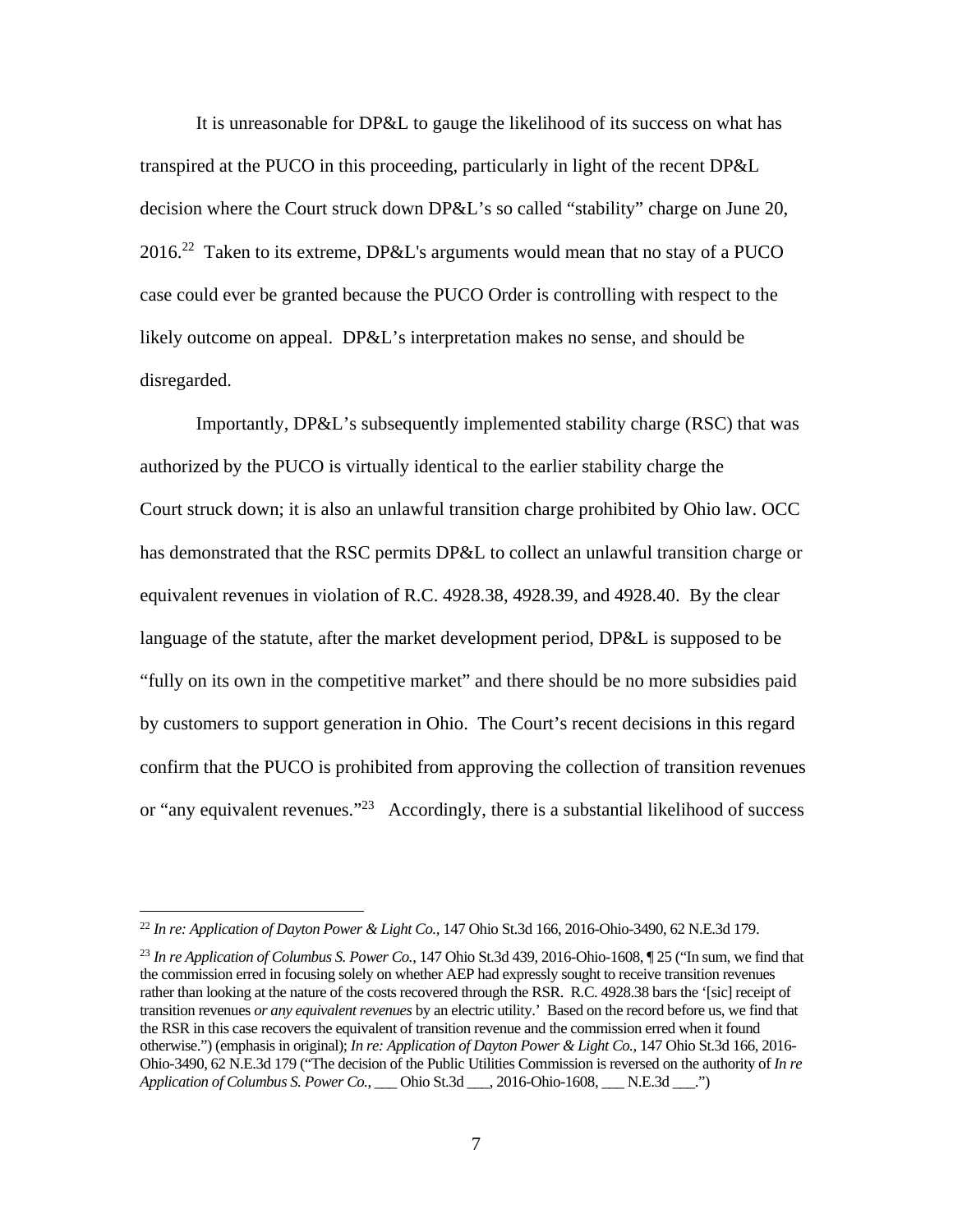that the Supreme Court of Ohio will act consistently with its recent prior rulings and conclude that DP&L's RSC is another unlawful transition charge.

Additionally, the Court has "complete and independent power of review as to all questions of law" in appeals from the PUCO." *Elyria Foundry Co. v. Pub.Util. Comm.*, 118 Ohio St.3d 269, 2008-Ohio-2230, 888.N.E.2d 1055, ¶ 13 (quoting *Ohio Edison Co. v. Pub.Util. Comm.*, 78 Ohio St.3d 466, 469, 678 N.E.2d 922 (1997)). A PUCO order must be reversed, modified, or vacated if the Court finds it unlawful or unreasonable. "R.C. 4903.13 provides that a [PUCO] order shall be reversed, vacated, or modified by this court \* \* \* when, upon consideration of the record, the court finds the order to be unlawful or unreasonable." *Constellation New Energy, Inc. v. Pub. Util. Comm.*, 104 Ohio St.3d 530, 2004-Ohio-6767, N.E.2d 885, ¶ 50; *Office of Consumers' Counsel v. Pub. Util. Comm.*, 58 Ohio St.2d 108, 110, 388 N.E.2d 1370 (1979); *see also* R.C. 4903.13.

Accordingly, it would be unreasonable for DP&L to assume it will succeed on the merits at the Court on the basis that OCC's arguments have not prevailed at the PUCO.

#### **2. DP&L unreasonably argues that OCC will not suffer irreparable harm absent a stay.**

 DP&L incorrectly argues that not only will OCC and the customers it represents not suffer irreparable harm absent a stay, but its customers will suffer significant irreparable harm if the PUCO issues a stay and DP&L does not continue to collect \$73 million per year from customers through the RSC.<sup>24</sup> DP&L argues that irreparable harm will occur because if they don't continue to receive revenues from the stability charge,

<u>.</u>

<sup>24</sup> DP&L's Memo Contra at 16.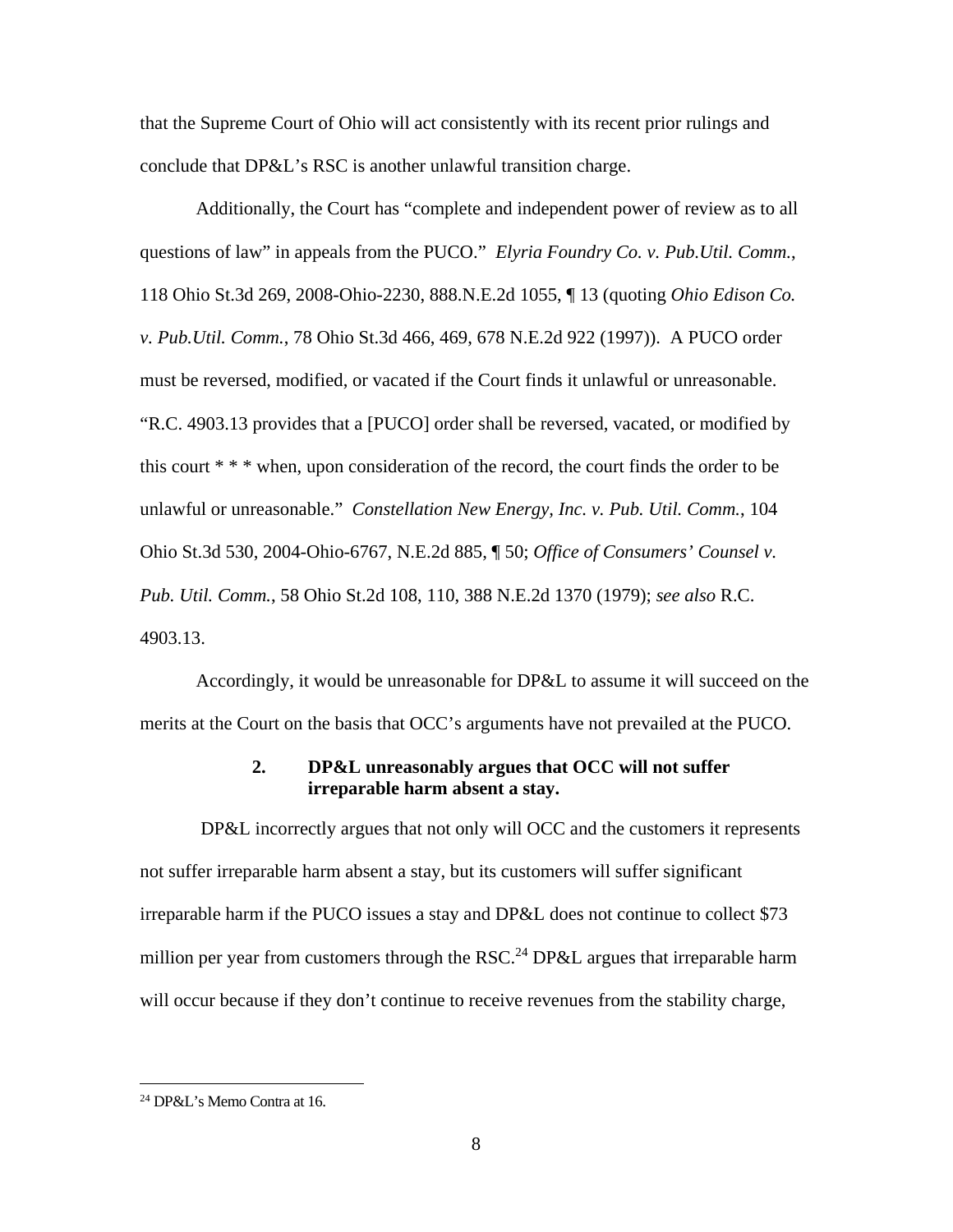their financial integrity and their ability to provide safe and stable service would be jeopardized.<sup>25</sup> DP&L's arguments are without merit and should be rejected.

Contrary to DP&L's arguments or threats concerning its ability to provide reliable service to customers as required by Ohio law, the continued collection of \$73 million from customers through an unlawful charge causes irreparable harm to customers. Harm is irreparable "when there could be no plain, adequate and complete remedy at law for its occurrence and when any attempt at monetary restitution would be 'impossible, difficult, or incomplete.'"26 In *Tilberry v. Body*, the Court held that economic harm does become irreparable where the loss cannot be recovered. If the RSC is found to be an unlawful transition charge consistent with Court precedent, Ohio customers, who have been and will be paying the RSC, will be confronted with arguments that they cannot recover charges that have already been collected regardless of a ruling by the Supreme Court of Ohio that it is unlawful.

In the instant case, the harm to customers is even more egregious given that Ohio customers previously paid approximately \$285 million to DP&L under Rider SSR before it was found to be an unlawful transition charge. None of those charges were refunded to Ohioans. Instead, they now are being required to pay an additional \$73 million per year for a nearly identical stability charge, the RSC. If these proceedings and the collection of the RSC are not stayed, Ohioans will be irreparably harmed as it is likely that, under the current state of the law, the payments of those unlawful transition charges will not be refunded to customers unless the Court overturns *Keco.*

<sup>25</sup> *Id.*

<sup>26</sup> *FOP v. City of Cleveland*, 141 Ohio App.3d 63, 81 (Cuyahoga 2001) (citation omitted).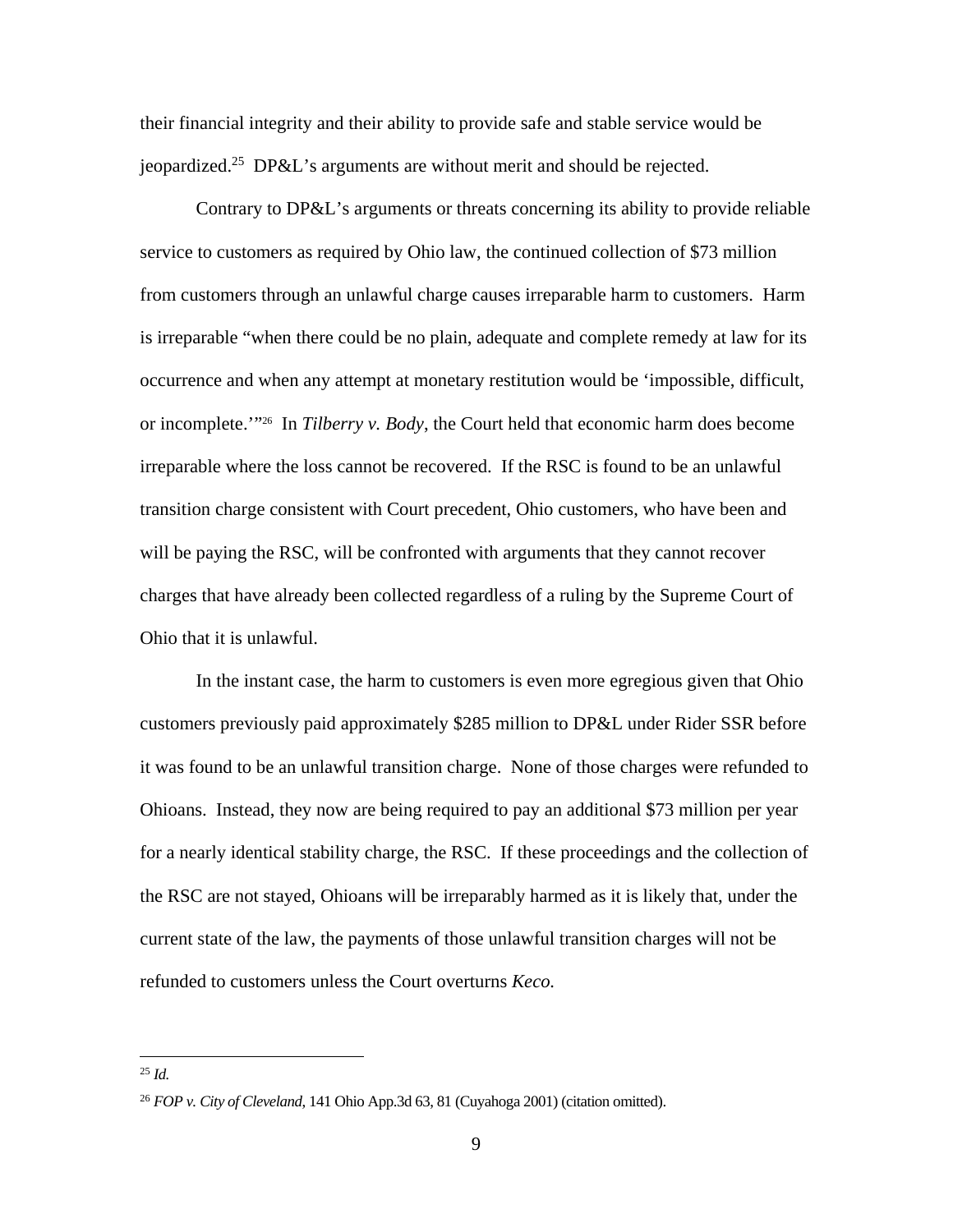### **3. A stay would further the public interest, and any arguments to the contrary are without merit.**

Simply put, staying the collection of \$73 million from customers in unjustified and unreasonable charges would benefit the public interest. Justice Douglas's dissent that recommended standards for a stay of a PUCO decision, stated that PUCO Orders "have effect on everyone in this state – individuals, business and industry."<sup>27</sup> That effect on customers is all the more pronounced in these times when customers can ill afford increases in what they pay for an essential service – electricity. It, thus, was fitting that Justice Douglas, in articulating a standard for stays, emphasized that the most important consideration is "above all in these types of cases, where lies the interest of the public" and that "the public interest [] is the ultimate important consideration for this court in these types of cases."28

As discussed herein, the stay that OCC seeks would prevent irreparable harm to DP&L's customers, with no substantial harm to the utility. Additionally, the stay would provide some relief to customers who are already burdened by the state of the economy. The public interest, therefore, would be furthered by a stay of the PUCO's proceeding and collection of the RSC charge.

# **4. DP&L unreasonably argues that a stay would cause it irreparable harm.**

In claiming that DP&L's financial integrity and its ability to provide safe and stable services would be jeopardized without the continued collection of \$73 million, DP&L references its own testimony from a pending application, which states if DP&L

<sup>27</sup>*MCI*, 31 Ohio St.3d at 606.

<sup>28</sup>*Id*.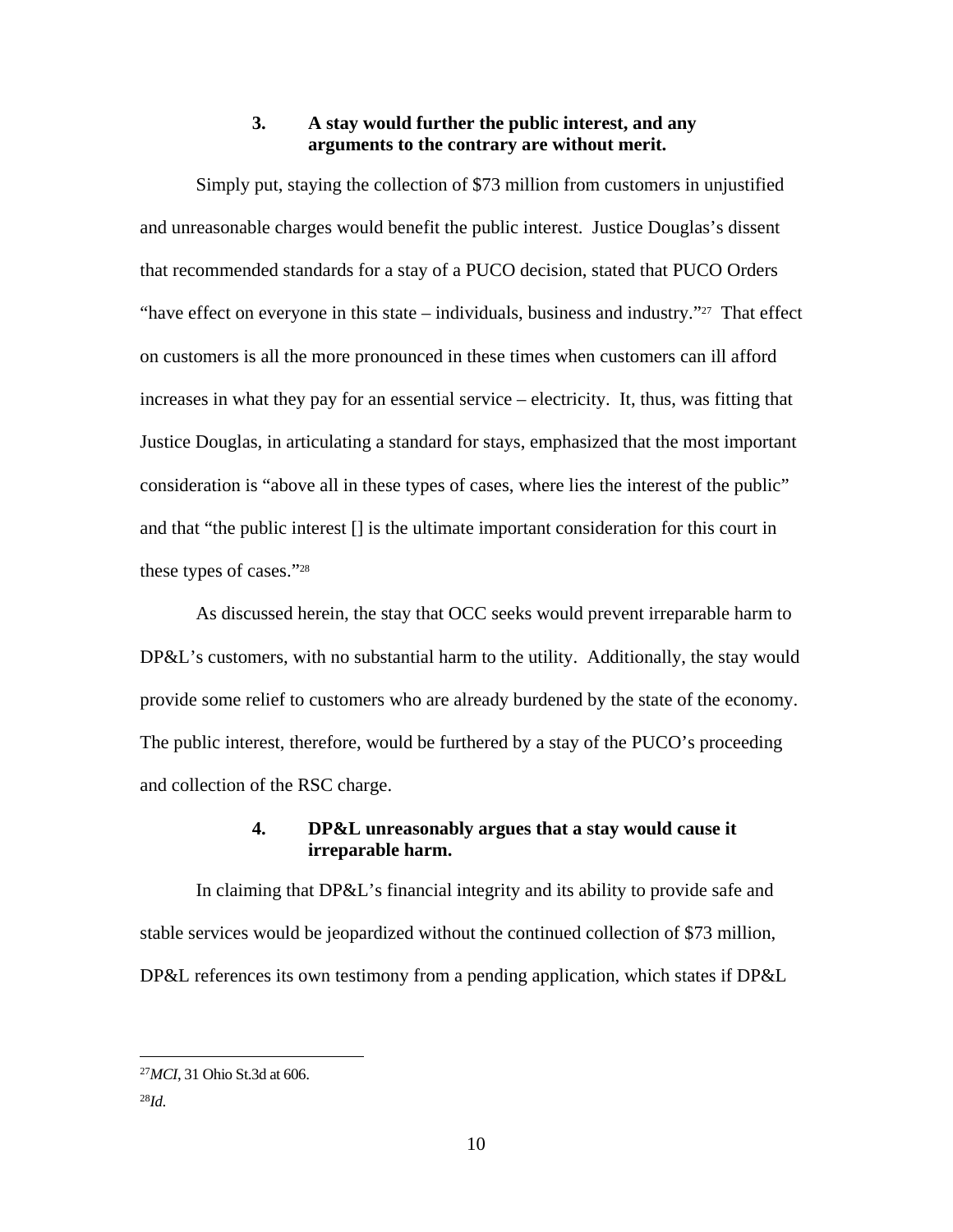failed to maintain its financial integrity, it would affect its ability to provide stable and certain utility service.<sup>29</sup> The testimony is vague and undefined as to the terms "stable and certain utility service" and "maintain its financial integrity." Further, it is outside the record of this proceeding, has not been tested in cross examination in this proceeding, has not been successfully adopted by a PUCO order, and improperly references DP&L's parent company. DP&L should not be permitted to rely on such information/evidence that is not part of the proceeding at issue.

Moreover, based upon the Court's prior decision on June 20, 2016 finding Rider SSR to be an unlawful transition charge, it can hardly be unexpected or unforeseeable that the Court will likewise find the nearly identical RSC to be unlawful.

Nonetheless, whatever harm that DP&L would claim is clearly offset by the approximately \$285 million already wrongfully collected by DP&L under the Rider SSR. As such, substantial harm will not come to DP&L by staying these proceedings, but the continued collection of the RSC from Ohioans will cause irreparable harm.<sup>30</sup>

For the foregoing reasons, the PUCO should stay this proceeding until the Court issues a decision on the pending appeals.

## **III. CONCLUSION**

A stay is needed to avoid what the Supreme Court of Ohio has previously recognized as an "unfair outcome" to customers and a "windfall" to the Utility. Under its prior ESP, DP&L was permitted to keep approximately \$285 million of Ohioans' money

1

<sup>29</sup> DP&L's Memo Contra at 16.

<sup>&</sup>lt;sup>30</sup> As the PUCO is aware, in its most recent ESP, Case No. 16-0395-EL-SSO, et al., DP&L has entered into a Stipulation with various parties and Staff, which is being considered by the PUCO at this time. If the Stipulation is approved, then the RSC is no longer applicable. As such, DP&L already is making plans for the RSC charge to no longer be collected and cannot claim substantial harm for such collections to be stayed pending the appeals.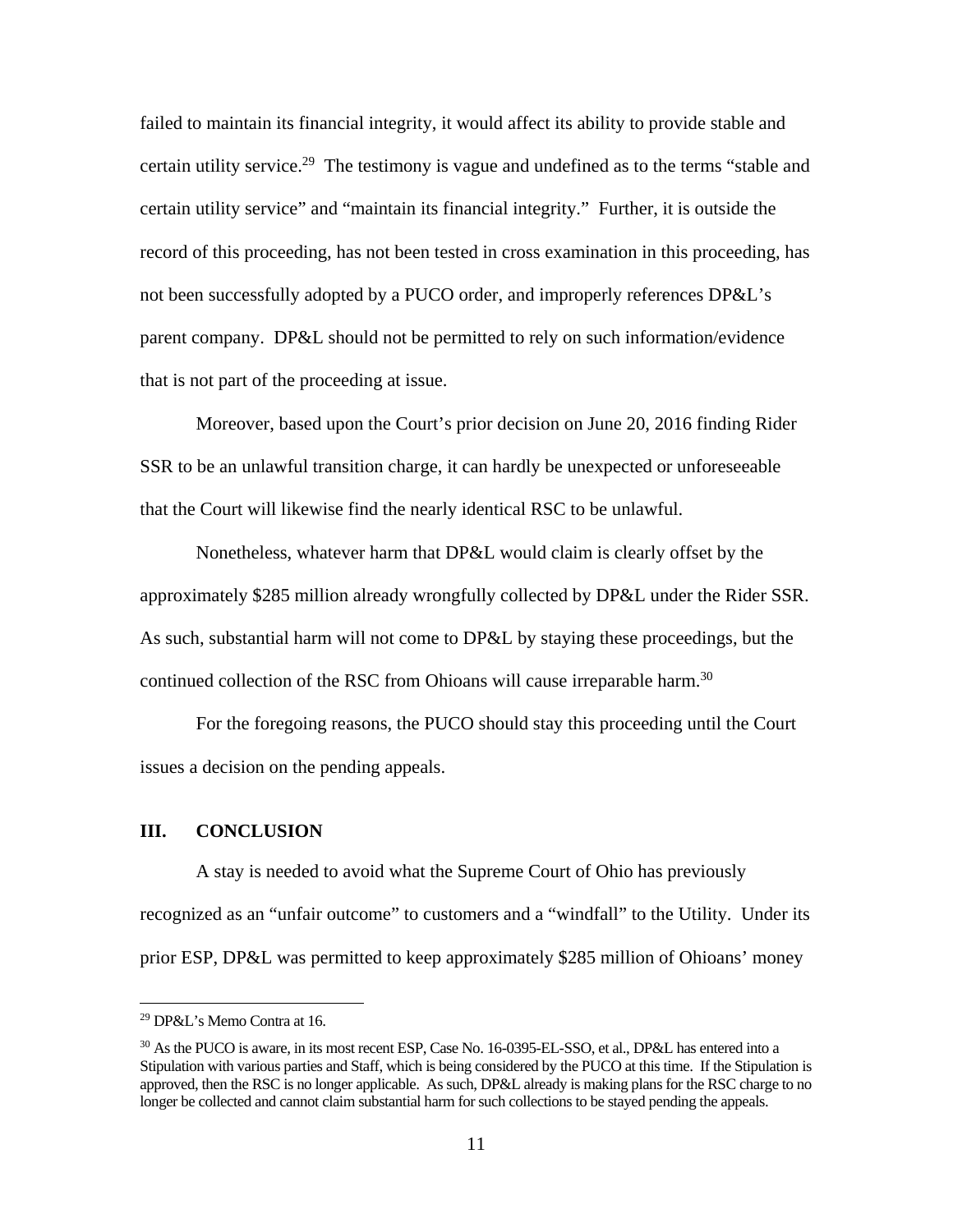after the Court overturned a PUCO decision approving an unlawful charge that was collected from customers during the pendency of the appeal. In order to prevent a potential, similar, unjust windfall to DP&L at the expense of consumers, the PUCO should exercise its powers to stay the continued collection of the current stability charge (RSC) during the pendency of the appeals at the Supreme Court of Ohio. It is clearly in the public interest to grant a stay.

Respectfully submitted,

 BRUCE WESTON (0016973) OHIO CONSUMERS' COUNSEL

 */s/ Maureen Willis*  Maureen R. Willis (0020847) Counsel of Record Senior Regulatory Attorney Terry L. Etter (0067445)

#### **Office of the Ohio Consumers' Counsel**

 10 W. Broad Street, Suite 1800 Columbus, Ohio 43215-3485 Telephone: Willis (614) 466-9567 Telephone: Etter (614) 466-7964 maureen.willis@occ.ohio.gov terry.etter@occ.ohio.gov (will accept service via email)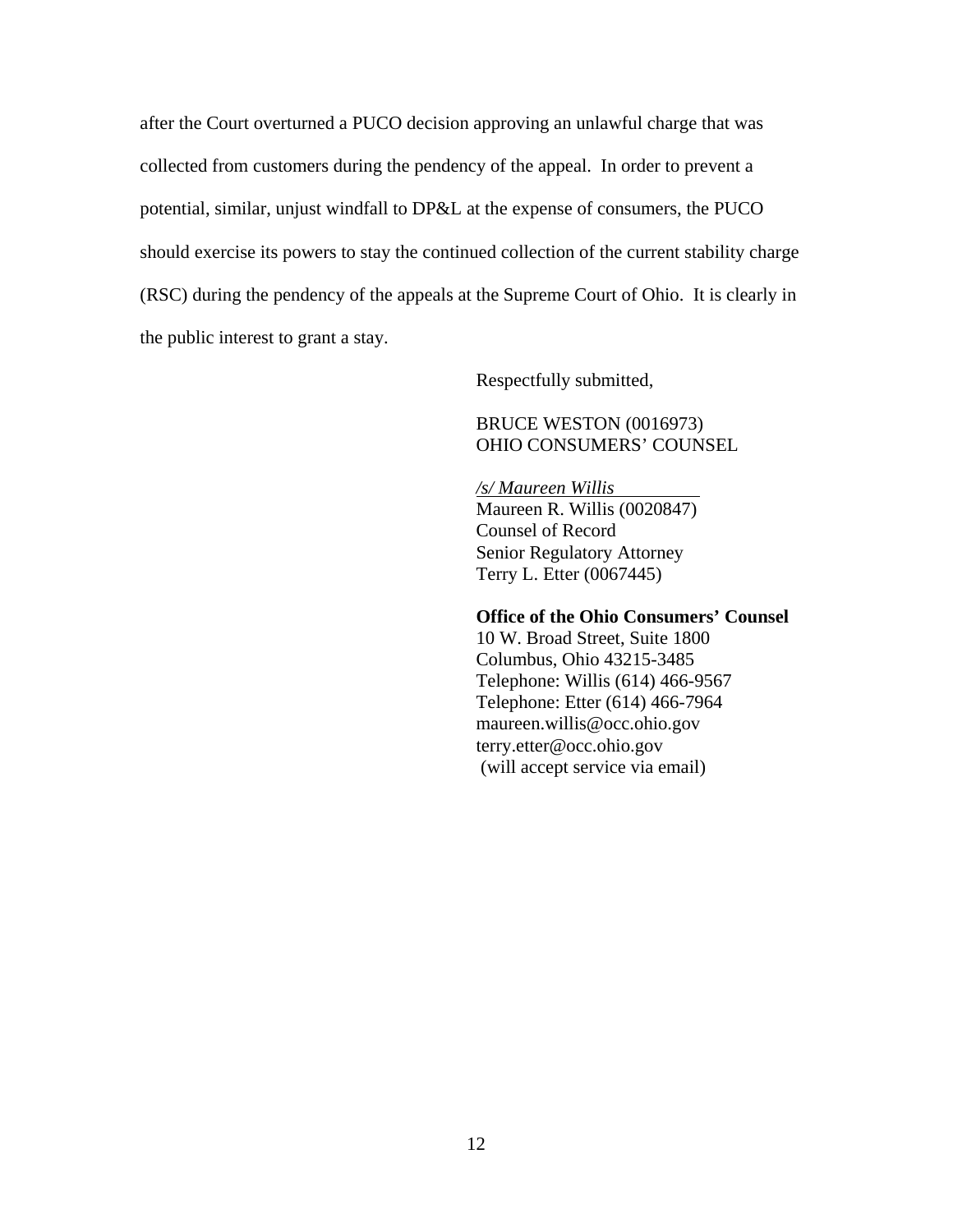#### **CERTIFICATE OF SERVICE**

I hereby certify that a copy of this Reply was served on the persons stated below via electronic transmission, this 18th day of May 2017.

> */s/ Maureen Willis*  Maureen R. Willis (0020847) Counsel of Record Senior Regulatory Attorney

#### **SERVICE LIST**

Thomas.Lindgren@ohioattorneygeneral.gov thomas.mcnamee@ohioattorneygeneral.gov cfaruki@ficlaw.com jsharkey@ficlaw.com sam@mwncmh.com drinebolt@aol.com cmooney@ohiopartners.org Ned.Ford@fuse.net ricks@ohanet.org wis29@yahoo.com ejacobs@ablelaw.org smhoward@vssp.com BarthRoyer@aol.com Gary.A.Jeffries@dom.com Bojko@carpenterlipps.com sechler@carpenterlipps.com ghiloni@carpenterlipps.com fdarr@mwncmh.com jlang@calfee.com talexander@calfee.com mkeaney@calfee.com mswhite@igsenergy.com

Attorney General: Gregory.Price@puc.state.oh.us Amy.spiller@duke-energy.com Jeanne.kingery@duke-energy.com Ellizabeth.watts@duke-energy.com haydenm@firstenergycorp.com mjsatterwhite@aep.com stnourse@aep.com judi.sobecki@dplinc.com jbentine@cwslaw.com mwhite@cwslaw.com henryeckhart@aol.com dboehm@bkllawfirm.com mkurtz@bkllawfirm.com jkyler@bkllawfirm.com Cynthia.A.Fonner@constellation.com LGearhardt@ofbf.org cmiller@icemiller.com gdunn@icemiller.com trent@theOEC.org cathy@theoec.org Williams.toddm@gmail.com ejacobs@ablelaw.org campbell@whitt-sturtevant.com glover@whitt-sturtevant.com whitt@whitt-sturtevant.com myurick@taftlaw.com stephen.chriss@wal-mart.com